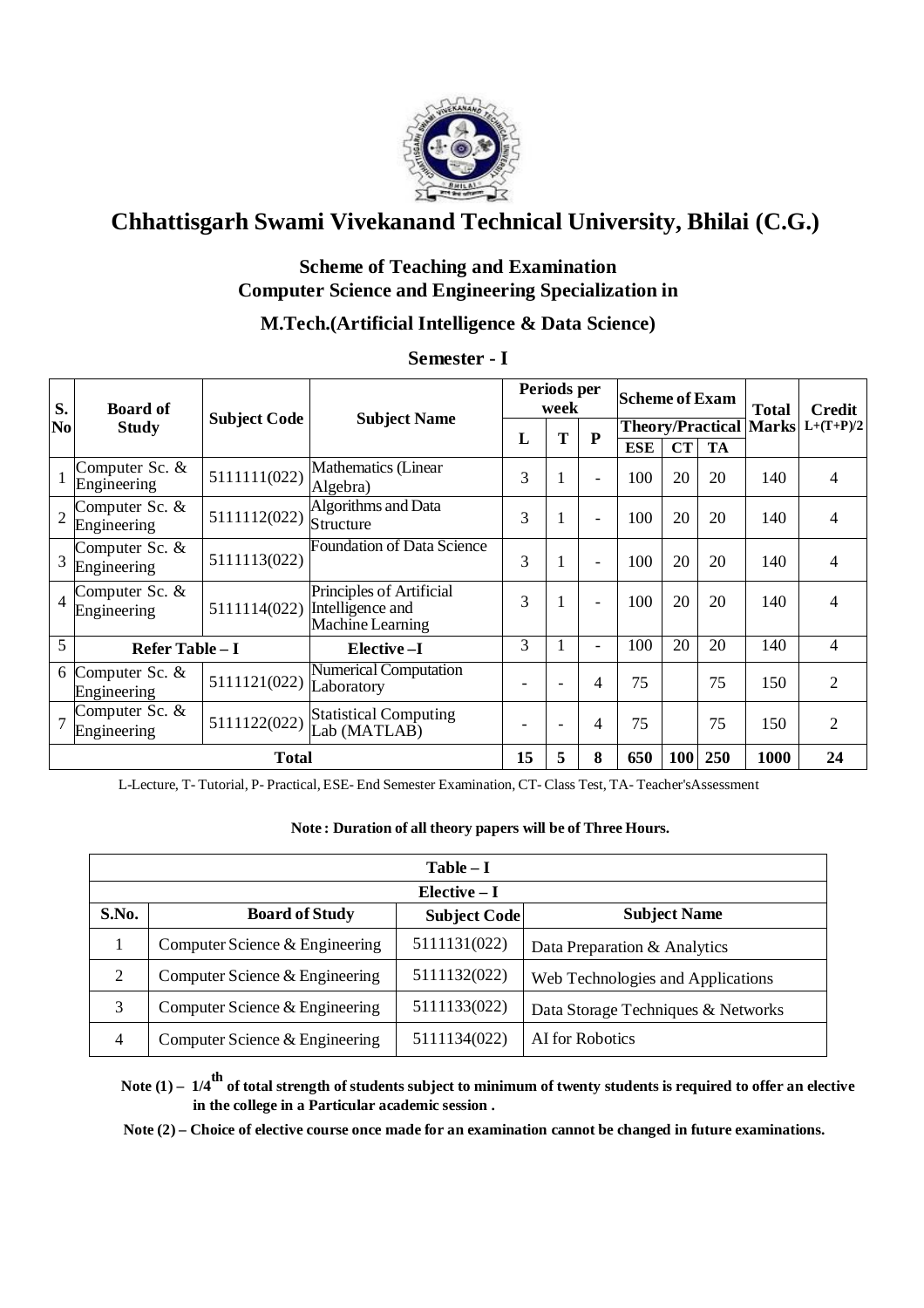

### **Scheme of Teaching and Examination Computer Science and Engineering Specialization in**

### **M.Tech.(Artificial Intelligence & Data Science)**

| S.<br>N <sub>0</sub> | <b>Board of</b>               | <b>Subject Code</b> | <b>Subject Name</b>                           |                 | Periods per<br><b>Scheme of Exam</b><br>week |                          |            |                         | <b>Total</b> | <b>Credit</b> |                |
|----------------------|-------------------------------|---------------------|-----------------------------------------------|-----------------|----------------------------------------------|--------------------------|------------|-------------------------|--------------|---------------|----------------|
|                      | <b>Study</b>                  |                     |                                               | L               | T                                            | P                        |            | <b>Theory/Practical</b> |              | <b>Marks</b>  | $L+(T+P)/2$    |
|                      |                               |                     |                                               |                 |                                              |                          | <b>ESE</b> | CT                      | <b>TA</b>    |               |                |
|                      | Computer Sc. &<br>Engineering | 5111211(022)        | <b>Artificial Neural</b><br><b>Network</b>    | 3               |                                              | $\overline{\phantom{a}}$ | 100        | 20                      | 20           | 140           | $\overline{4}$ |
| $\overline{2}$       | Computer Sc. &<br>Engineering | 5111212(022)        | Probabilistic Graphical<br>Models             | 3               |                                              | $\overline{\phantom{a}}$ | 100        | 20                      | 20           | 140           | $\overline{4}$ |
| 3                    | Computer Sc. &<br>Engineering | 5111213(022)        | Data Science and<br><b>Application of NLP</b> | 3               |                                              | $\overline{\phantom{a}}$ | 100        | 20                      | 20           | 140           | $\overline{4}$ |
| $\overline{4}$       | Computer Sc. &<br>Engineering | 5111214(022)        | Data Visualization                            | 3               |                                              | $\overline{\phantom{a}}$ | 100        | 20                      | 20           | 140           | $\overline{4}$ |
| 5                    | Refer Table - II              |                     | <b>Elective-II</b>                            | 3               |                                              | $\overline{\phantom{0}}$ | 100        | 20                      | 20           | 140           | 4              |
| 6                    | Computer Sc. &<br>Engineering | 5111221(022)        | Machine Learning<br>Laboratory                | --              |                                              | 4                        | 75         |                         | 75           | 150           | $\overline{2}$ |
| $\overline{7}$       | Computer Sc. &<br>Engineering | 5111222(022)        | Data Visualization<br>Laboratory              | $\qquad \qquad$ | $\overline{\phantom{0}}$                     | 4                        | 75         |                         | 75           | 150           | $\overline{2}$ |
|                      |                               | <b>Total</b>        |                                               | 15              | 5                                            | 8                        | 650        | 100                     | 250          | 1000          | 24             |

#### **Semester - II**

L-Lecture, T- Tutorial, P- Practical, ESE- End Semester Examination,CT- Class Test, TA- Teacher'sAssessment

#### **Note : Duration of all theory papers will be of Three Hours.**

|                | $Table - II$                   |                     |                                     |  |  |  |  |  |  |  |
|----------------|--------------------------------|---------------------|-------------------------------------|--|--|--|--|--|--|--|
|                | Elective -II                   |                     |                                     |  |  |  |  |  |  |  |
| S.No.          | <b>Board of Study</b>          | <b>Subject Code</b> | <b>Subject Name</b>                 |  |  |  |  |  |  |  |
|                | Computer Science & Engineering | 5111231(022)        | Cloud Computing                     |  |  |  |  |  |  |  |
| 2              | Computer Science & Engineering | 5111232(022)        | <b>Cyber Security</b>               |  |  |  |  |  |  |  |
| 3              | Computer Science & Engineering | 5111233(022)        | Quantum AI                          |  |  |  |  |  |  |  |
| $\overline{4}$ | Computer Science & Engineering | 5111234(022)        | Data Science Applications of Vision |  |  |  |  |  |  |  |

**Note (1) – 1/4th of total strength of students subject to minimum of twenty students is required to offer an elective in the college in a Particular academic session .**

**Note (2) – Choice of elective course once made for an examination cannot be changed in future examinations.**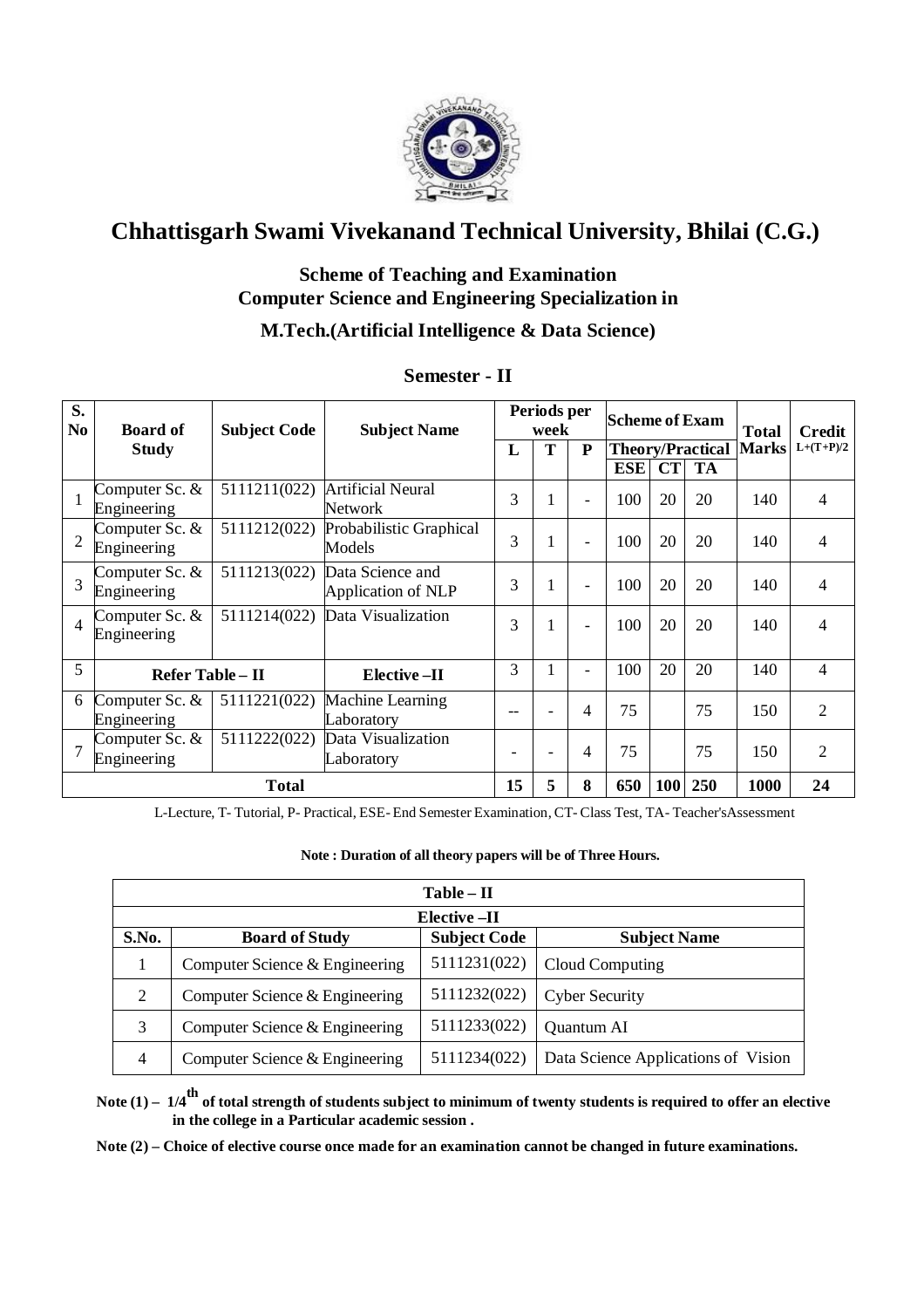

### **Scheme of Teaching and Examination Computer Science and Engineering Specialization in**

## **M.Tech.(Artificial Intelligence & Data Science)**

| S.  | <b>Board of</b>                 |                            |                                     | Periods per<br>week      |                |                          | <b>Scheme of Exam</b>    |                          |                         |     |                          |              |                                       |
|-----|---------------------------------|----------------------------|-------------------------------------|--------------------------|----------------|--------------------------|--------------------------|--------------------------|-------------------------|-----|--------------------------|--------------|---------------------------------------|
| No. | <b>Study</b>                    | <b>Subject Code</b>        | <b>Subject Name</b>                 | L                        | ${\bf P}$<br>T |                          |                          |                          | <b>Theory/Practical</b> |     |                          | <b>Total</b> | <b>Credit</b><br>$Marks$ L+ $(T+P)/2$ |
|     |                                 |                            |                                     |                          |                |                          | <b>ESE</b>               | CT                       | TA                      |     |                          |              |                                       |
|     | Computer Sc. &<br>Engineering   | 5111311(022) Data Security |                                     | 3                        |                | $\overline{\phantom{a}}$ | 100                      | 20                       | 20                      | 140 | 4                        |              |                                       |
| 2   | <b>Refer Table-III</b>          |                            | <b>Elective -III</b>                | 3                        |                | $\overline{\phantom{a}}$ | 100                      | 20                       | 20                      | 140 | $\overline{\mathcal{L}}$ |              |                                       |
| 3   | Computer Sc. $&$<br>Engineering | 5111321(022)               | Preliminary work on<br>Dissertation |                          | -              | 28                       | 100                      | $\overline{\phantom{0}}$ | 100                     | 200 | 14                       |              |                                       |
| 4   | Computer Sc. &<br>Engineering   | 5111322(022)               | Seminar based on<br>Dissertation    | $\overline{\phantom{0}}$ |                | 4                        | $\overline{\phantom{a}}$ | $\overline{\phantom{0}}$ | 20                      | 20  | $\overline{2}$           |              |                                       |
|     | <b>Total</b>                    |                            |                                     | 6                        | $\mathbf{2}$   | 32                       | 300                      | 40                       | 160                     | 500 | 24                       |              |                                       |

**Semester - III**

L-Lecture, T- Tutorial, P- Practical, ESE- End Semester Examination,CT- Class Test, TA- Teacher'sAssessment

|       | $Table - III$                  |                     |                                     |  |  |  |  |  |  |
|-------|--------------------------------|---------------------|-------------------------------------|--|--|--|--|--|--|
|       | Elective – III                 |                     |                                     |  |  |  |  |  |  |
| S.No. | <b>Board of Study</b>          | <b>Subject Code</b> | <b>Subject Name</b>                 |  |  |  |  |  |  |
|       | Computer Science & Engineering | 5111331(022)        | <b>Information Retrieval System</b> |  |  |  |  |  |  |
| 2     | Computer Science & Engineering | 5111332(022)        | Real Time video AI techniques       |  |  |  |  |  |  |
| 3     | Computer Science & Engineering | 5111333(022)        | Big Data                            |  |  |  |  |  |  |
| 4     | Computer Science & Engineering | 5111334(022)        | <b>Business Data Analysis</b>       |  |  |  |  |  |  |

**Note (1) – 1/4th of total strength of students subject to minimum of twenty students is required to offer an elective in the college in a Particular academic session .**

**Note (2) – Choice of elective course once made for an examination cannot be changed in future examinations.**